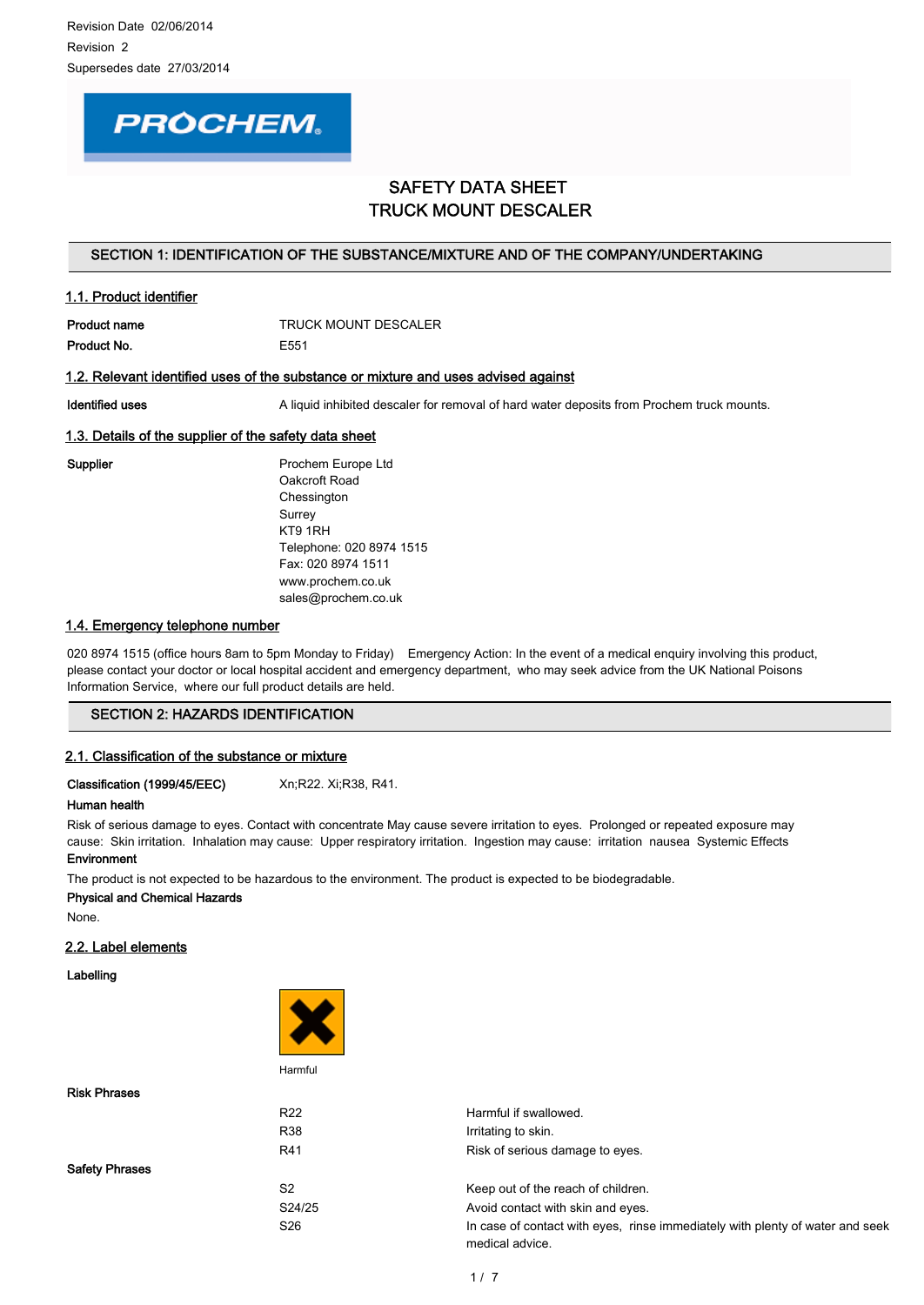S28 S28 After contact with skin, wash immediately with plenty of water. S36/37/39 Wear suitable protective clothing, gloves and eye/face protection.

## 2.3. Other hazards

See section 8 for details of exposure limits.

## SECTION 3: COMPOSITION/INFORMATION ON INGREDIENTS

### 3.2. Mixtures

# UREA HYDROCHLORIDE 5-15% CAS-No.: 506-89-8 **EC No.:** Classification (67/548/EEC) Xn;R22. Xi;R38,R41. Classification (EC 1272/2008) Met. Corr. 1 - H290 Acute Tox. 4 - H302 Skin Irrit. 2 - H315 Eye Dam. 1 - H318 STOT SE 3 - H335 The Full Text for all R-Phrases and Hazard Statements are Displayed in Section 16.

## SECTION 4: FIRST AID MEASURES

## 4.1. Description of first aid measures

#### Inhalation

Remove victim immediately from source of exposure. Consult a physician for specific advice.

### Ingestion

Do not induce vomiting. Rinse mouth thoroughly. Do not give victim anything to drink if they are unconscious. Seek medical advice immediately and show the container or label.

### Skin contact

Wash skin thoroughly with soap and water. Get medical attention if irritation persists after washing.

#### Eye contact

Immediately flush with plenty of water for up to 15 minutes. Remove any contact lenses and open eyes wide apart. Get medical attention.

#### 4.2. Most important symptoms and effects, both acute and delayed

#### Inhalation

Irritation of nose and throat. Coughing, chest tightness, feeling of chest pressure.

## Ingestion

Ingestion may cause: irritation of mouth and throat.

#### Skin contact

Causes skin irritation.

#### Eye contact

Causes serious eye damage.

#### 4.3. Indication of any immediate medical attention and special treatment needed

In the event of contact with eyes or ingestion seek immediate medical help.

## SECTION 5: FIREFIGHTING MEASURES

### 5.1. Extinguishing media

#### Extinguishing media

This product is not flammable. Use fire-extinguishing media appropriate for surrounding materials. Water spray, dry powder or carbon dioxide.

#### 5.2. Special hazards arising from the substance or mixture

#### Hazardous combustion products

Thermal decomposition or combustion may liberate carbon oxides and other toxic gases or vapours.

#### Unusual Fire & Explosion Hazards

No unusual fire or explosion hazards noted.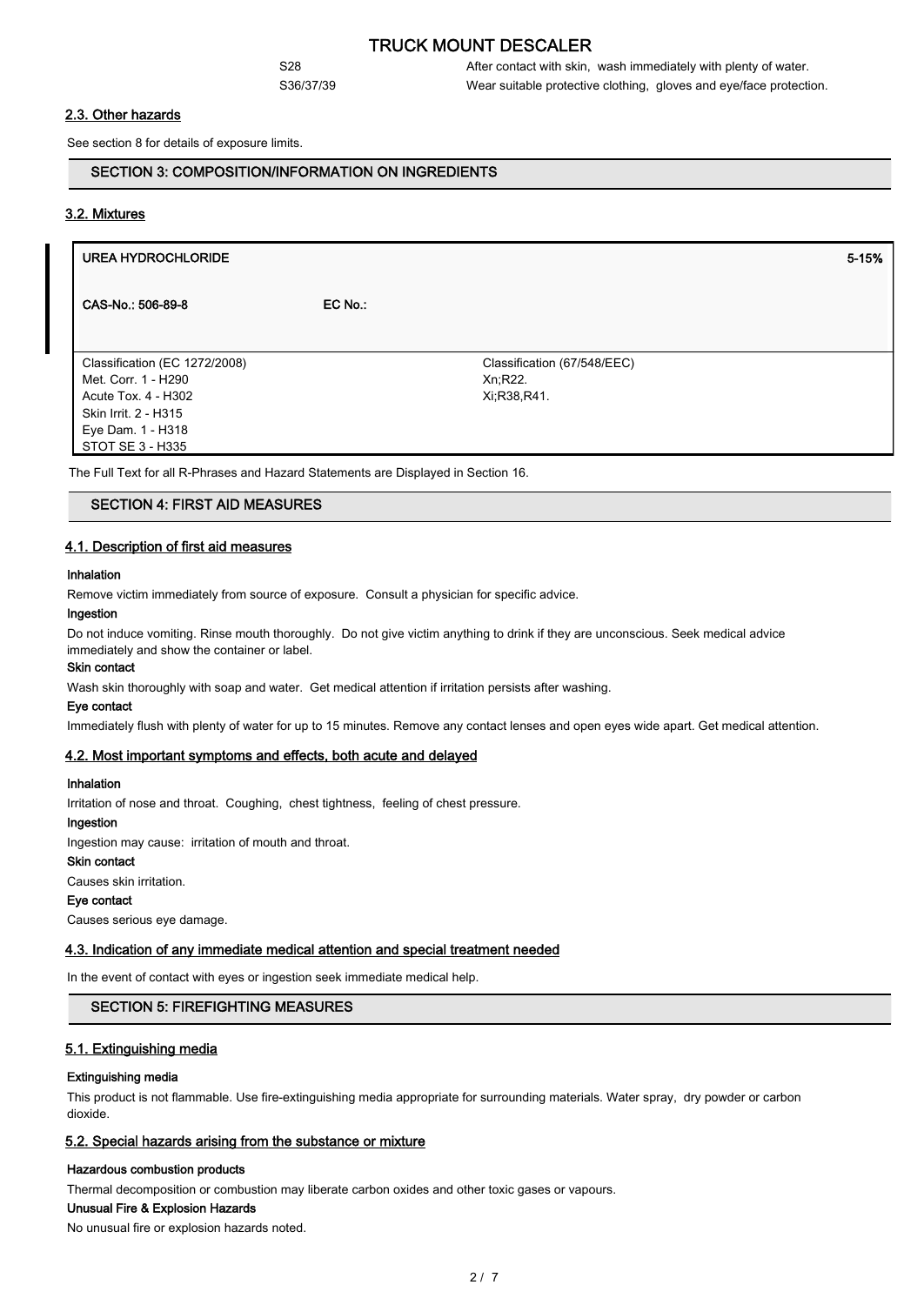# 5.3. Advice for firefighters

### Protective equipment for fire-fighters

Self contained breathing apparatus and full protective clothing must be worn in case of fire.

#### SECTION 6: ACCIDENTAL RELEASE MEASURES

## 6.1. Personal precautions, protective equipment and emergency procedures

Wear protective clothing as described in Section 8 of this safety data sheet.

## 6.2. Environmental precautions

Do not discharge into drains, water courses or onto the ground.

#### 6.3. Methods and material for containment and cleaning up

Collect with absorbent, non-combustible material into suitable containers. Dispose of waste and residues in accordance with local authority requirements.

### 6.4. Reference to other sections

For personal protection, see section 8. For waste disposal, see section 13.

## SECTION 7: HANDLING AND STORAGE

## 7.1. Precautions for safe handling

Avoid contact with skin and eyes. Wear protective clothing as described in Section 8 of this safety data sheet. Wash hands after handling. Wash contaminated clothing before reuse. Do not eat, drink or smoke when using the product.

#### 7.2. Conditions for safe storage, including any incompatibilities

Keep out of the reach of children. Store in closed original container at temperatures between 5°C and 30°C. Avoid Metals.

### 7.3. Specific end use(s)

The identified uses for this product are detailed in Section 1.2.

### SECTION 8: EXPOSURE CONTROLS/PERSONAL PROTECTION

## 8.1. Control parameters

#### Ingredient Comments

No exposure limits noted for ingredient(s).

#### 8.2. Exposure controls

#### Protective equipment



#### Engineering measures

Provide adequate ventilation.

#### Respiratory equipment

For situations where recommended exposure limits may be exceeded or where there is a risk of inhalation of fine spray mists, a suitable respirator face mask is recommended.

## Hand protection

Nitrile gloves are recommended. Protective gloves should be inspected for wear before use and replaced regularly in accordance with the manufacturers specifications.

#### Eye protection

Side shield safety glasses are recommended when handling this product.

#### Hygiene measures

Wash hands after handling. Wash contaminated clothing before reuse. Do not eat, drink or smoke when using the product.

### SECTION 9: PHYSICAL AND CHEMICAL PROPERTIES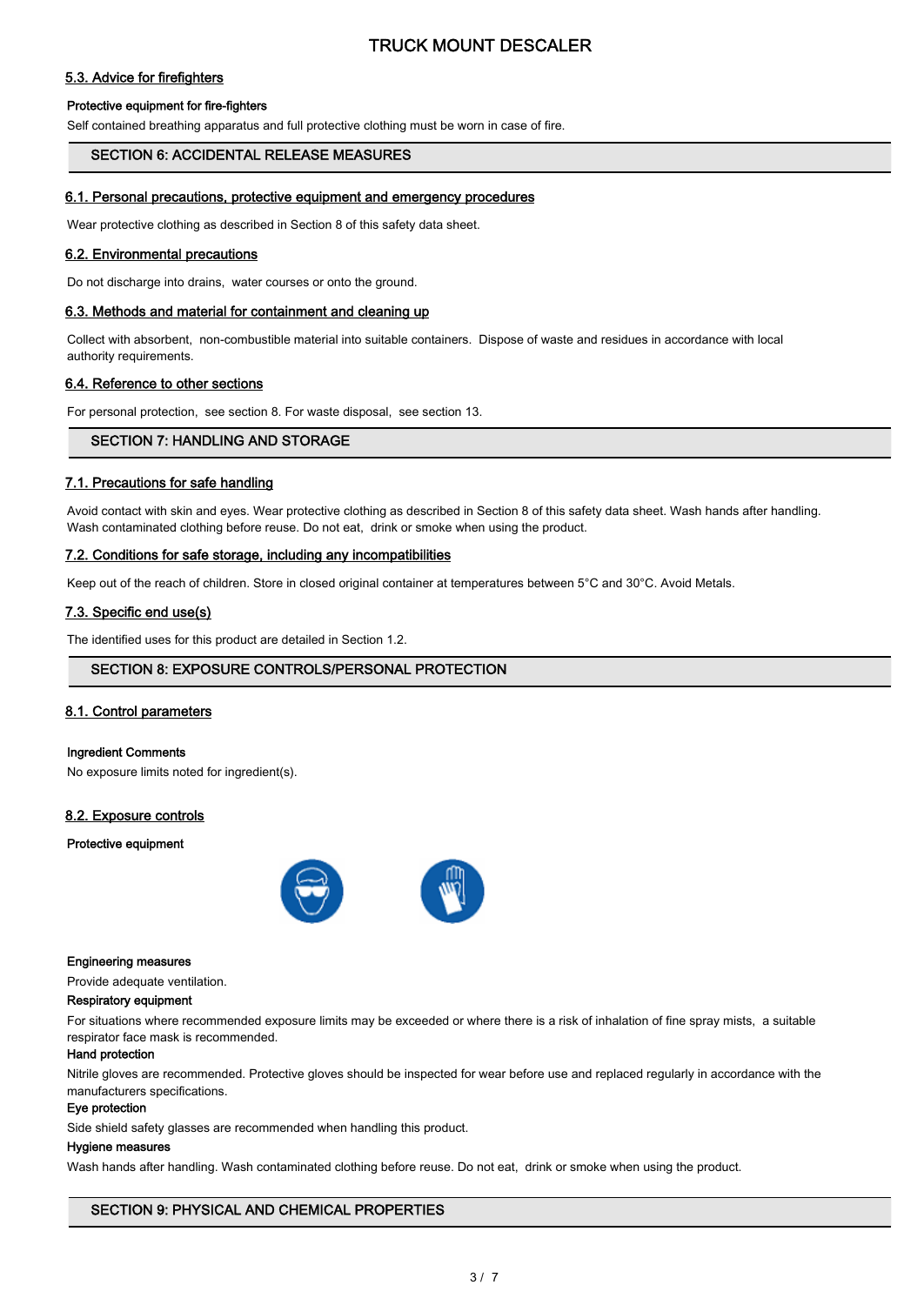# 9.1. Information on basic physical and chemical properties

| Appearance                                                                                                                                                                           | Clear liquid.              |
|--------------------------------------------------------------------------------------------------------------------------------------------------------------------------------------|----------------------------|
| Colour                                                                                                                                                                               | Colourless to pale yellow. |
| Odour                                                                                                                                                                                | Odourless.                 |
| Solubility                                                                                                                                                                           | Soluble in water.          |
| Initial boiling point and boiling range<br>(°C)                                                                                                                                      | 100°C                      |
| <b>Relative density</b>                                                                                                                                                              | 1.02                       |
| Vapour density (air=1)                                                                                                                                                               |                            |
| Not determined.                                                                                                                                                                      |                            |
| Vapour pressure                                                                                                                                                                      |                            |
| Not determined.                                                                                                                                                                      |                            |
| <b>Evaporation rate</b>                                                                                                                                                              |                            |
| Not determined.                                                                                                                                                                      |                            |
| pH-Value, Conc. Solution                                                                                                                                                             | 1                          |
| pH-Value, Diluted Solution                                                                                                                                                           | 1                          |
| <b>Viscositv</b>                                                                                                                                                                     |                            |
| Not determined.                                                                                                                                                                      |                            |
| Flash point (°C)                                                                                                                                                                     |                            |
| Not applicable.                                                                                                                                                                      |                            |
| Flammability Limit - Lower(%)                                                                                                                                                        |                            |
| Not applicable.<br><b>Partition Coefficient</b><br>(N-Octanol/Water)<br>Not determined.<br><b>Explosive properties</b><br>Not applicable.<br>Oxidising properties<br>Not applicable. |                            |
|                                                                                                                                                                                      |                            |

## 9.2. Other information

None.

# SECTION 10: STABILITY AND REACTIVITY

### 10.1. Reactivity

There are no known reactivity hazards associated with this product.

## 10.2. Chemical stability

Stable under normal temperature conditions and recommended use.

## 10.3. Possibility of hazardous reactions

Not determined.

## 10.4. Conditions to avoid

Store in closed original container at temperatures between 5°C and 30°C. Protect from freezing and direct sunlight.

## 10.5. Incompatible materials

#### Materials To Avoid

Avoid contact with metals when not in use. Strong oxidising agents.

## 10.6. Hazardous decomposition products

Thermal decomposition or combustion may liberate carbon oxides and other toxic gases or vapours.

# SECTION 11: TOXICOLOGICAL INFORMATION

# 11.1. Information on toxicological effects

### Acute toxicity:

Ingestion may cause: irritation nausea Systemic Effects Product is acidic and may be mildly corrosive to mucous membranes. Inhalation may cause: Upper respiratory irritation.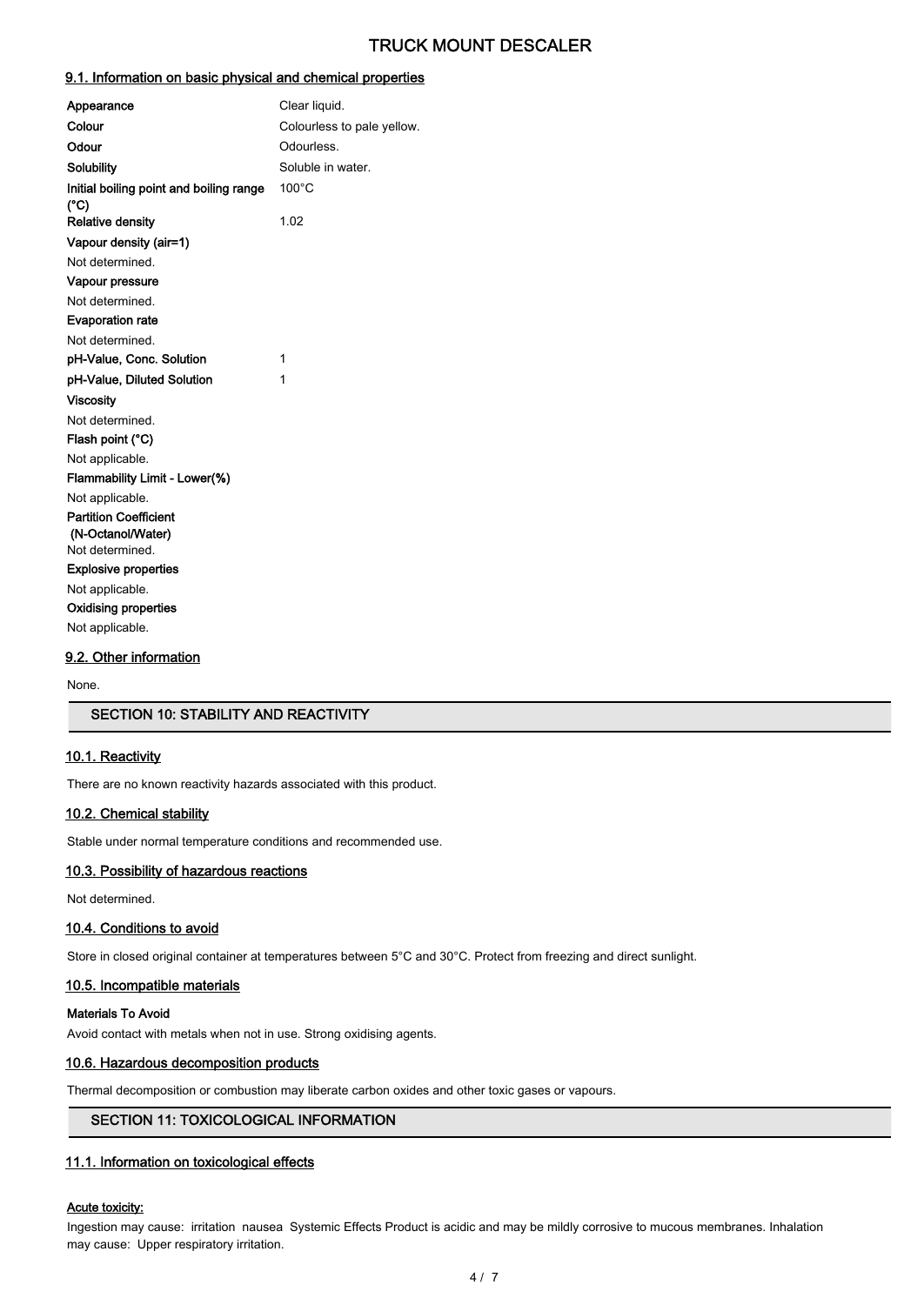#### Skin Corrosion/Irritation:

Prolonged or repeated exposure may cause: Skin irritation.

#### Serious eye damage/irritation:

Contact with concentrate May cause severe irritation to eyes. Risk of serious damage to eyes.

#### Respiratory or skin sensitisation:

None known.

#### Germ cell mutagenicity:

No effects expected based upon current data.

#### Carcinogenicity:

No effects expected based upon current data.

### Reproductive Toxicity:

No effects expected based upon current data.

#### Toxicological information on ingredients.

UREA HYDROCHLORIDE (CAS: 506-89-8)

# Acute toxicity:

Acute Toxicity (Oral LD50)

1121 mg/kg Rat

# SECTION 12: ECOLOGICAL INFORMATION

# 12.1. Toxicity

Not determined.

## 12.2. Persistence and degradability

#### **Degradability**

The product is expected to be biodegradable. The surfactant(s) contained in this preparation complies(comply) with the biodegradability criteria as laid down in Regulation (EC) No.648/2004 on detergents. Data to support this assertion are held at the disposal of the competent authorities of the Member States and will be made available to them, at their direct request or at the request of a detergent manufacturer.

# Ecological information on ingredients.

### UREA HYDROCHLORIDE (CAS: 506-89-8)

#### Chemical Oxygen Demand

3500 g O2/g substance

#### 12.3. Bioaccumulative potential

#### Bioaccumulative potential

Not known. Partition coefficient Not determined.

# 12.4. Mobility in soil

Mobility:

The product is soluble in water.

### 12.5. Results of PBT and vPvB assessment

This product does not contain any PBT or vPvB substances.

### 12.6. Other adverse effects

None known.

## SECTION 13: DISPOSAL CONSIDERATIONS

### 13.1. Waste treatment methods

Dispose of waste and residues in accordance with local authority requirements. Empty containers should be rinsed with water then crushed and disposed of at legal waste disposal site.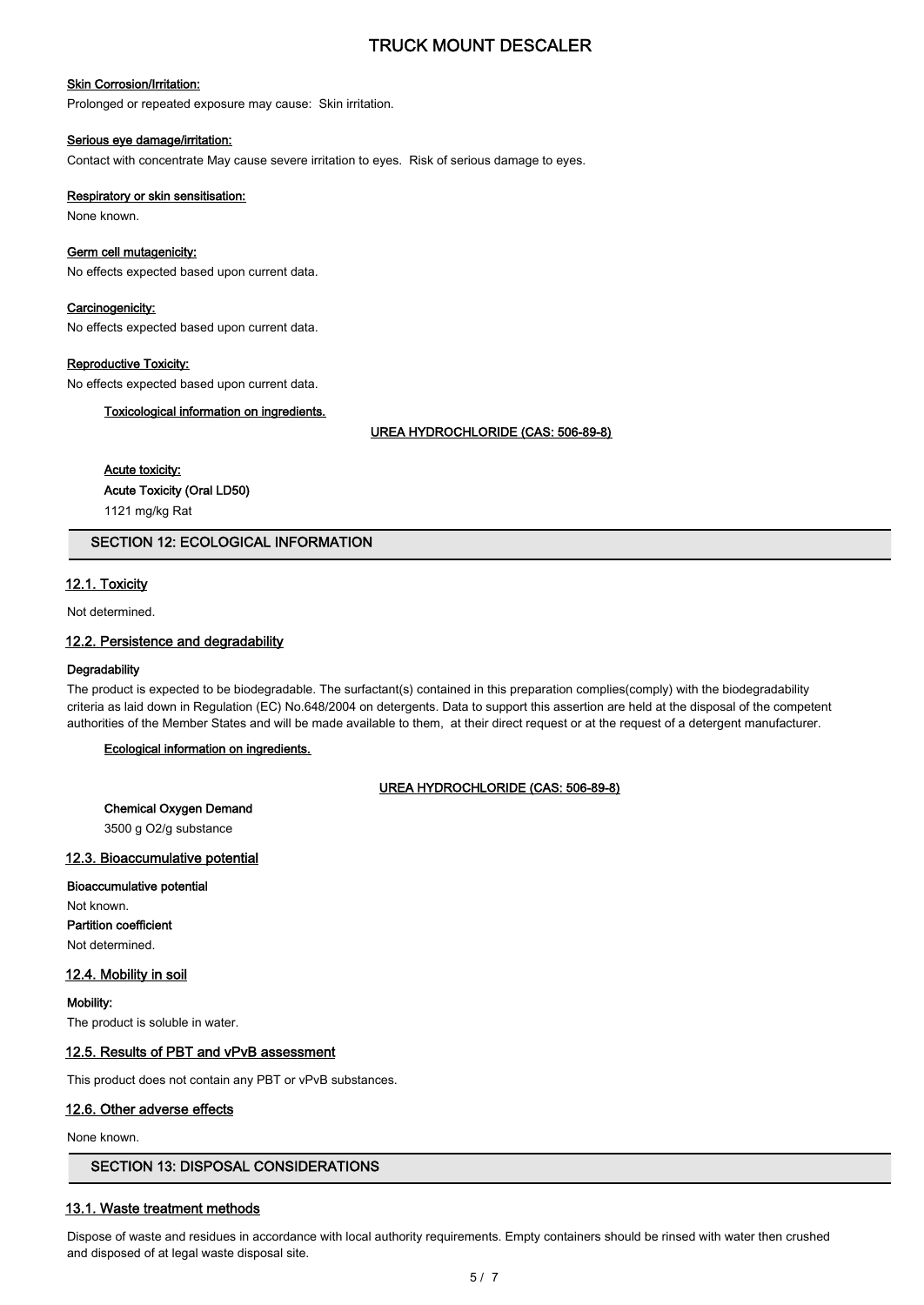# SECTION 14: TRANSPORT INFORMATION

## 14.1. UN number

| UN No. (ADR/RID/ADN) | 3265 |
|----------------------|------|
| UN No. (IMDG)        | 3265 |

## 14.2. UN proper shipping name

**Proper Shipping Name** Corrosive Liquid, Acidic, Organic, N.O.S. (Urea hydrochloride solution)

## 14.3. Transport hazard class(es)

| <b>ADR/RID/ADN Class</b> | Class 8: Corrosive substances. |
|--------------------------|--------------------------------|
|                          |                                |

IMDG Class 8

## 14.4. Packing group

Supplied in accordance with "Limited Quantity" provisions. ADR/RID/ADN Packing group III

# 14.5. Environmental hazards

Environmentally Hazardous Substance/Marine Pollutant No.

## 14.6. Special precautions for user

None.

## 14.7. Transport in bulk according to Annex II of MARPOL73/78 and the IBC Code

Not applicable.

# SECTION 15: REGULATORY INFORMATION

### 15.1. Safety, health and environmental regulations/legislation specific for the substance or mixture

## Uk Regulatory References

The Control of Substances Hazardous to Health Regulations 2002 (S.I 2002 No. 2677) with amendments. Chemicals (Hazard Information & Packaging) Regulations.

### EU Legislation

Regulation (EC) No 1907/2006 of the European Parliament and of the Council of 18 December 2006 concerning the Registration, Evaluation, Authorisation and Restriction of Chemicals (REACH), establishing a European Chemicals Agency, amending Directive 1999/45/EC and repealing Council Regulation (EEC) No 793/93 and Commission Regulation (EC) No 1488/94 as well as Council Directive 76/769/EEC and Commission Directives 91/155/EEC, 93/67/EEC, 93/105/EC and 2000/21/EC, including amendments. Regulation (EC) No 1272/2008 of the European Parliament and of the Council of 16 December 2008 on classification, labelling and packaging of substances and mixtures, amending and repealing Directives 67/548/EEC and 1999/45/EC, and amending Regulation (EC) No 1907/2006 with amendments.

### 15.2. Chemical Safety Assessment

No chemical safety assessment has been carried out.

## SECTION 16: OTHER INFORMATION

#### General information

Telephone 020 8974 1515

# Revision Comments

NOTE: Lines within the margin indicate significant changes from the previous revision.

| 02/06/2014     |
|----------------|
| 2              |
| 27/03/2014     |
| Aaron Saunders |
|                |